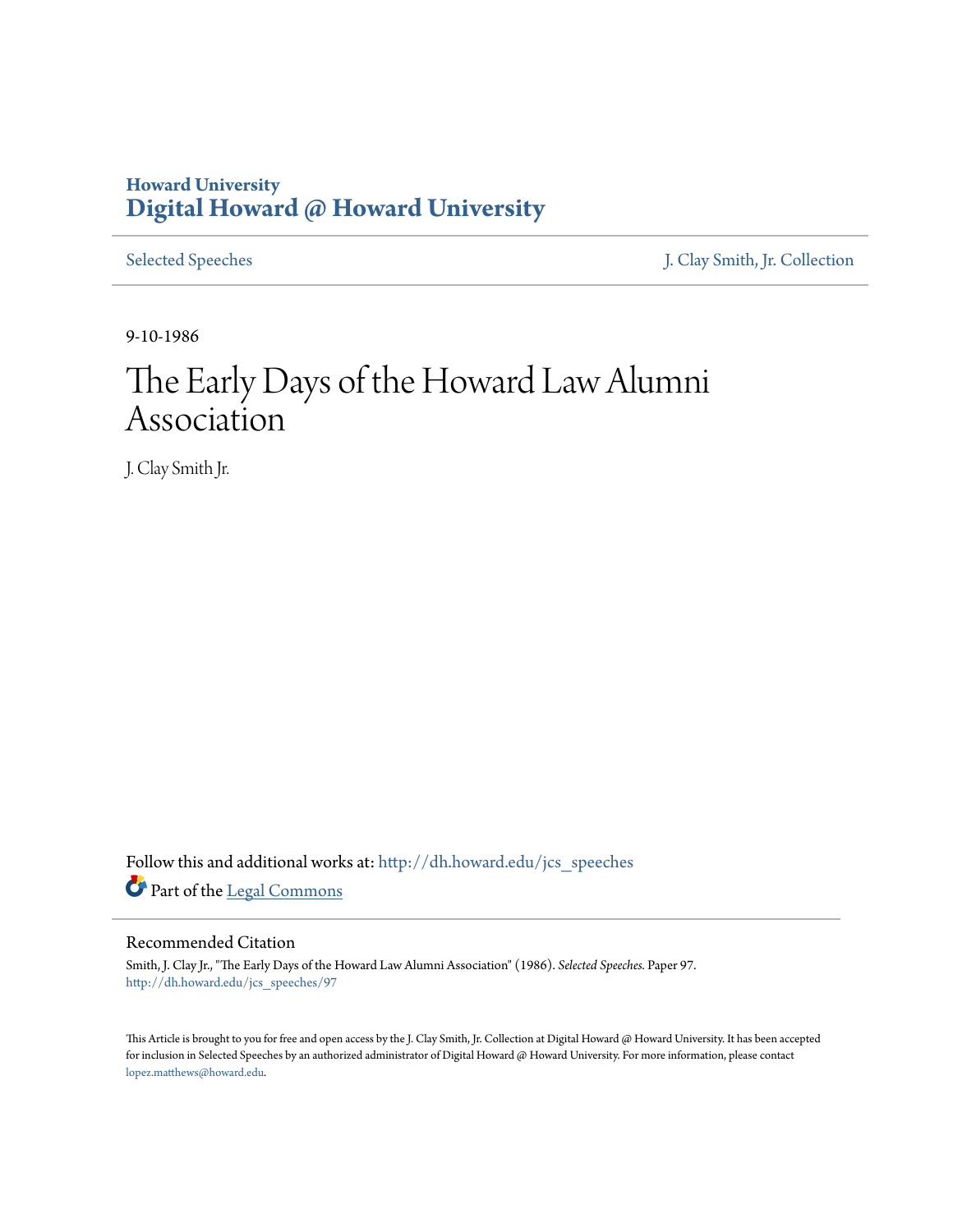#### THE EARLY DAYS OF THE HOWARD LAW ALUMNI ASSOCIATION

/21

II

#### By

# Dean J. Clay Smith, Jr.\*

## HOWARD UNIVERSITY SCHOOL OF LAW Washington, D.C.

I am deeply honored to address the monthly meeting of the Howard Law Alumni Association of the Greater Washington Area on this, my l19th day as dean of the Howard University School of Law. I cherish the award that the Association bestowed on me on April 11, 1979, as one of the "Outstanding Alumni" of the Howard University School of Law.

For nearly two decades, I have been interested in the history of black lawyers in America. Hence, for a few moments, I would like to share with you some of the information that I have discovered about the Howard Law Alumni Associ ati on.

According to the Resident Vice Dean, Dr. Charles Hamilton Houston, the first efforts to organize a law alumni association occurred in 1928, fifty-six years after the first students were graduated. Houston reported that, "At the [May] 1928 commencement a separate law alumni association, as distinct from the general university alumni asociation, was launched and formally organized." See Houston, Personal Observations on the Summary of Studies in Legal Education as Applied to the Howard Undversity School of Law, May 29, 1929, at 21.

Dean Houston did not believe that a law alumni association "would ... be of much financial assistance" to the Law School; however, he believed that an association had "great moral possibilities." Ibid. His belief was based

<sup>\*</sup>Before the Howard Law Alumni Association of the Greater Washington Area, September 10, 1986, in the James A. Cobb Moot Court Room, Ms. Valerie Daye, outgoing president, and incoming president Henry M. Terrell, presiding. This speech is dedicated to the memory of Nathan Anthony Dobbins, a native of .Charlotte, N.C., the first president of the Howard Law Alumni Association, and a 1929 graduate of the Howard University School of Law.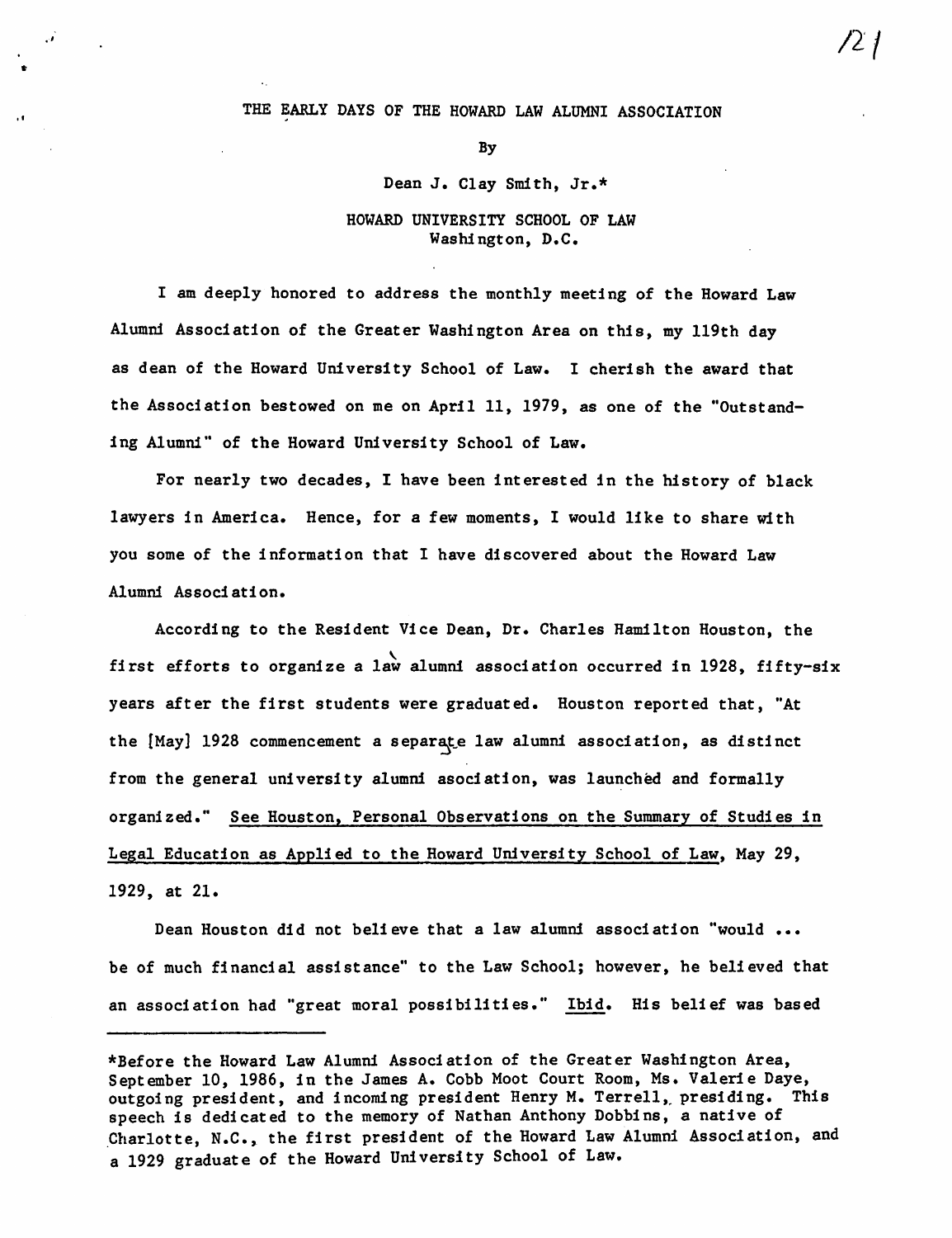on the fact that in 1929, black lawyers were still struggling for financial success in law as a field of labor and thus he concluded that "the margin which Negro lawyers have been able to set aside for philanthropy has been very small." Id. at 21-22.

The Alumni Asociation may have been inspired by a law faculty committee which, on May 24, 1928, under the signature of Louis Rothschild Mehlinger sent out a letter addressed to "Fellow Law Alumnus" urgi ng them "to come back home on June 7th, [1928] and spend one hour in Evarts Hall and join your fellow law alumni in reviving old associations and laying the foundations for new ones." Persons responsible for the 1928 call to the faculty included, Dean Fenton W. Booth, Chief Justice, U.S. Court of Claims; James A. Cobb, Vice-Dean, and Judge on the Municipal Court of the District of Columbia; James C. Waters, Jr., Secretary of the Law School; Professors Charles Hamilton Houston, Louis Rothschild Mehlinger, Charles E. Robinson, President of the Washington Bar Association, U. Grant Tyler, President of the Monumental Bar Association (Baltimore, Maryland) Edward W. Henry, Judge, Magistrate Court, Philadelphia, Pennsylvania, T.B. Dyett, Assistant District Attorney of New York County, with the assistance of Dr. Emmett J. Scott, Secretary-Treasurer of the University.

A press release was issued by the University in May, 1928, announcing the June 7th organizational meeting of the Howard University Law School Association. The press release stated, in part,

> ••• The purpose of this association is to build up a strong organization of law alumni distinct from the general alumni association of the University so that the Law School may be kept in closer contact with its graduates, prospetive law students, and with the members of the legal profession generally.

The call for the first meeting reached Lewis J. Umstead, a 1908

-2-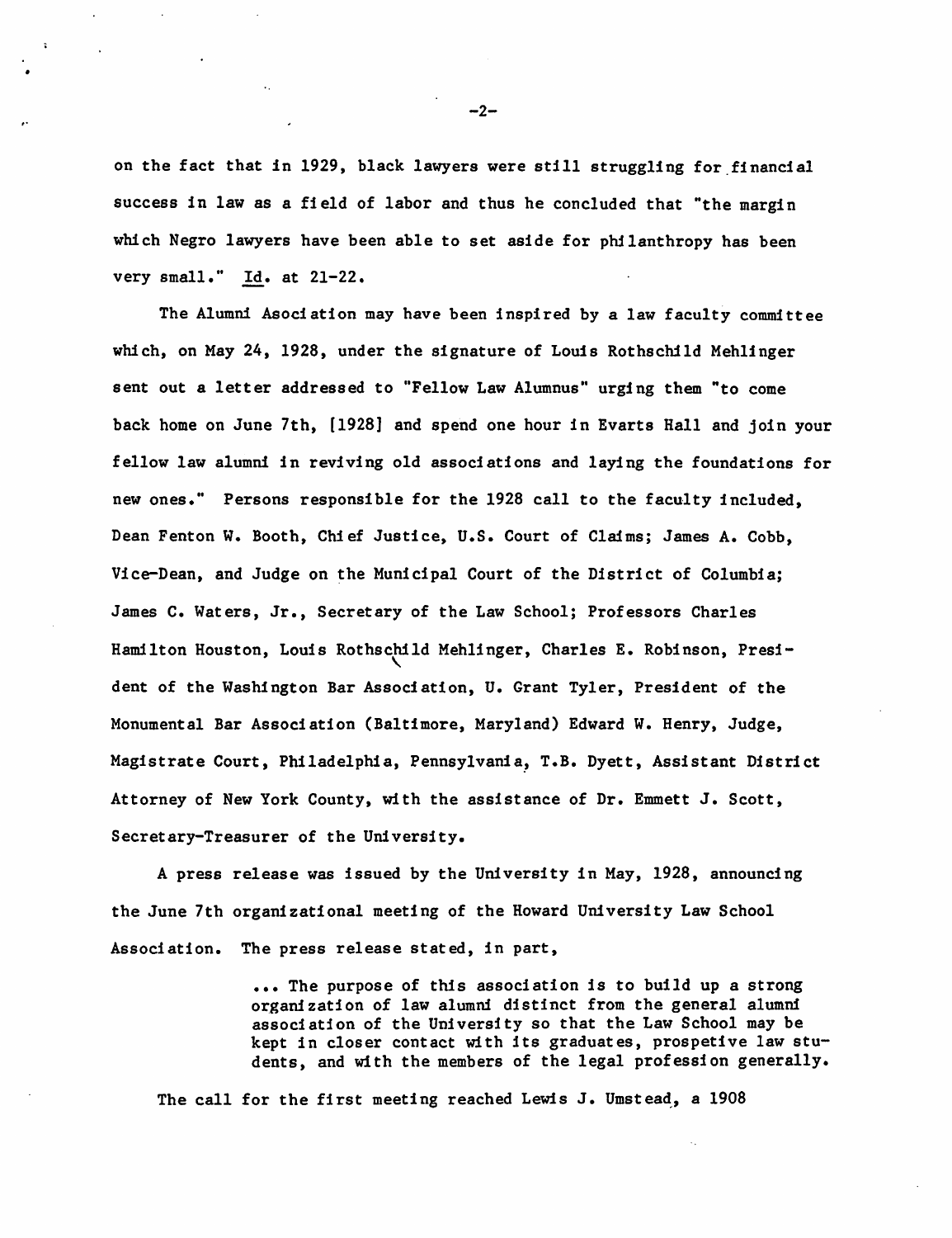graduate of the Law School, living in Hennesy, Oklahoma. On October 4, 1928, he acknowledged receipt of the May 24, 1928, invitation to attend the organizational meeting of the Association. Because he had moved from El Reno, Oklahoma, he had not received the notice in time to attend the meeting.

In his letter, Mr. Umstead made inquiries about his teachers. He asked:

Where is James Waters? Is he still Secretary [of the Law School?] What about Professor [William H.H.] Hart? Does he still live?.. I know [James F.] Bundy is dead, but I am very anxious about persons ••• like Bee Longwood, Sylvester G. McLaurin, and others of my day in Washington.

Umstead closed his letter supplying personal information indicating that he owned his home, had "rental property, a wife, a son, a good car, \$50,000 in paid-up life insurance, though I went broke to the last penny [in 1923]."

The Howard University Law School Alumni Association moved forward in the 1930's with various activities. On February 19, 1931, the Association presented the Law School with a portrait of Dean Fenton W. Booth. With the Honorable James A. Cobb presiding, speakers on this occasion included Thurman L. Dodson, Professor Charles V. Imlay and Howard University president, Mordecai Johnson. Louis Rothschild Meh1inger, the last remaining living person of that group, [Smith, Louis Rothschild Meh1inger: The First One Hundred Years, 26 How. L.J. 359 (1983)], presented Dean Booth's portrait to Vice Dean Houston. At the time, Dean Booth was the Chief Justice of the Unites States Court of Claims.

By June 4, 1929, Nathan A. Dobbins had been succeeded as president of the Alumni Association by Judge James A. Cobb, its second president. President Cobb called for "The Second Annual Meeting of the Howard University , Law Alumni Association for June 6, 1929, at the law school building." At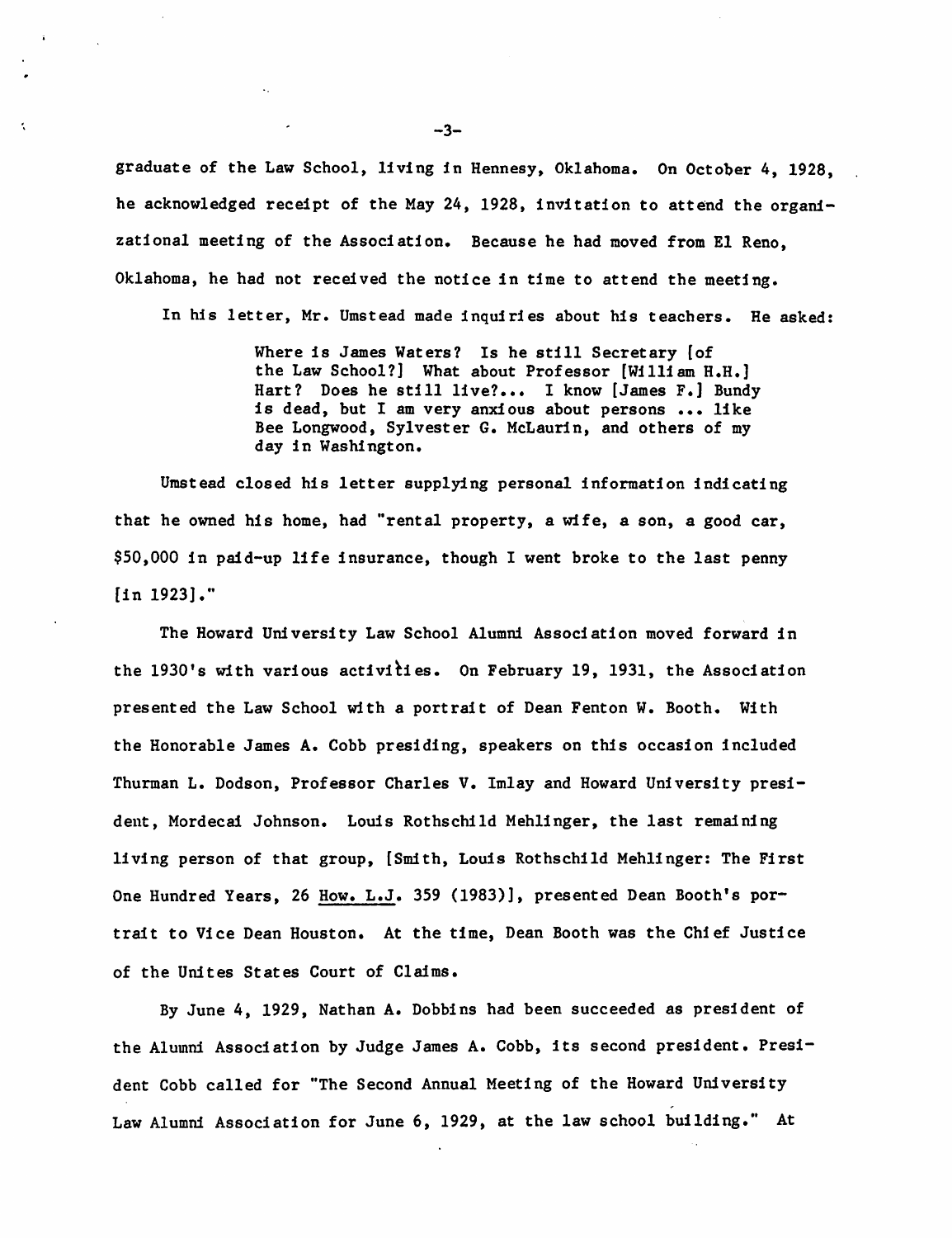At this meeting, Herman J. Galloway, Assistant Attorney General of the United States, in charge of the Bureau of Defense of Suits Against the United States was the principal speaker.

The first Constitution of the Association was drafted in the early 1930's by a Commdttee headed by George F. Collins, a 1901 graduate, who practiced law at 494 Louisiana Avenue, N.W., Washington, D.C. The Consittution of the Association stated the following as its objects:

> The objects of this Association shall be the cultivation of friendly fellowship among its members and their intellectual advancement; together with the promotion of right human relations through such activities as may be found pr acti cabl e.

The Constitution of the Association could not have been approved prior to 1932 because it is clear from my research that Nathan A. Dobbins, the first president of the Howard Law Alumni Association and Vice-Dean Charles Hamilton Houston had different ideas about the role of the Law Faculty in Association affairs. President Dobbins desired to limit the participation and the influence of the Law Faculty in Association affairs. This policy was made clear to Vice-Dean Houston by a letter from Dobbins to Houston regarding a constitutional proposal submitted by Houston to the Association. On March 3, 1932, Dobbins responding to a February 29, 1932 letter from Houston stated,

> I wish to assure you under my administration that I welcome the cooperation of the Law Faculty in any matter which has for its purpose the constructive advancement of the School of Law. However, may it be understood in unmistakable language that I, as President of the Law Alumni Association, do not take the position that my views or convictions are to be forced upon the association, but on the other hand, I must subscribe to the doctrine of the "majori ty rule."

. Vice-Dean Houston felt that the Association would prove ineffectual to

-4-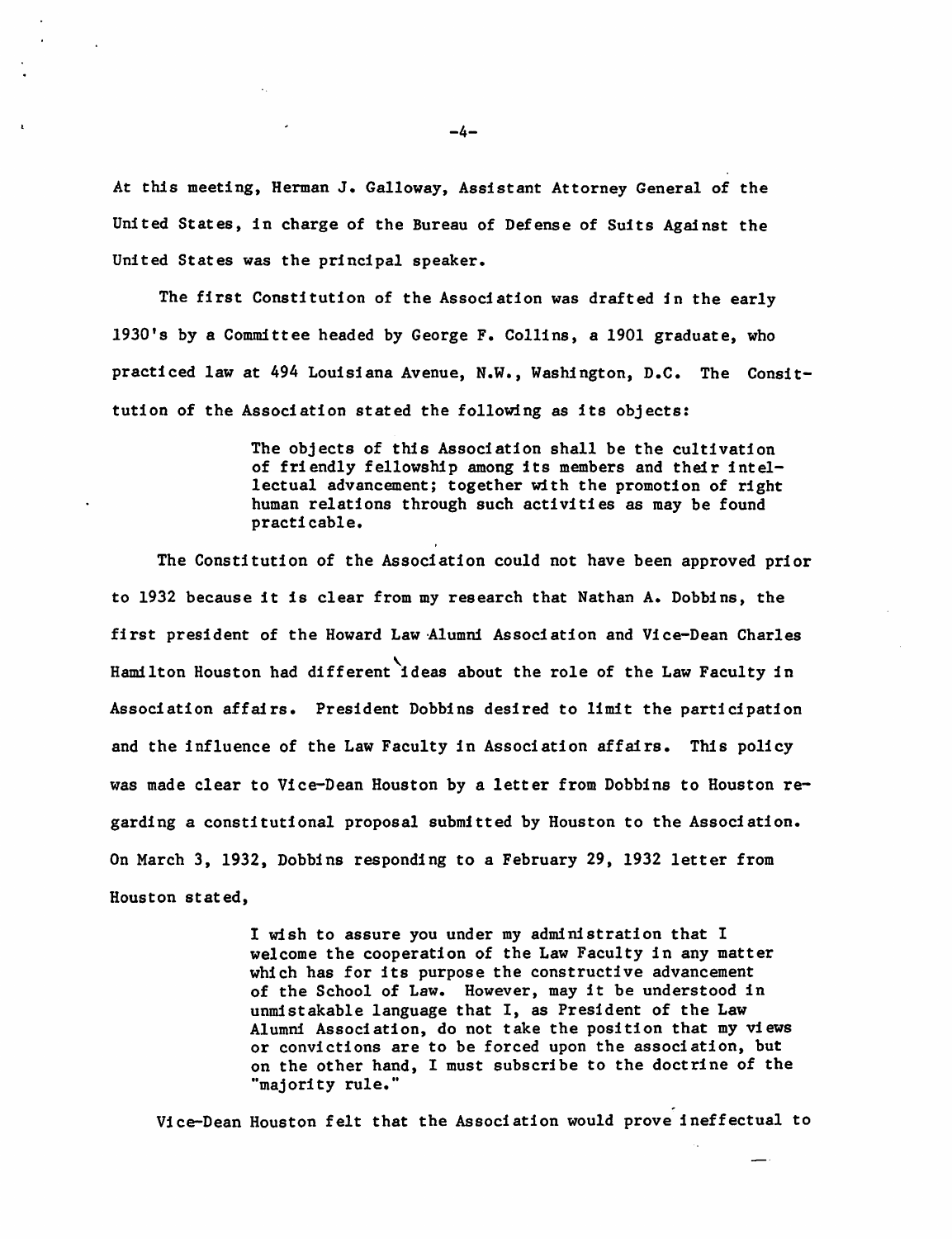the School of Law unless there was a "mutual helpfulness between it and the Law Faculty." However, Houston's proposal to allow any faculty member to join the Association whether they were graduated from the Law School or not was not favorably received by the Association. As you know, Vice-Dean Houston was a 1922 graduate (cum laude) of the Harvard Law School. See Letter from Houston to Dobbins, March 3, 1932; Letter from Houston to Dobbins, February 24, 1932.

Howard University President Mordecai W. Johnson addressed the inaugural organization meeting of the Association. At this time the Law School was located at 420 Fifth Street, N.W., Washington, D.C.

Vice-Dean Houston remained interested in the progress of the Alumni Association. On Novembeer 10, 1930, Vice-Dean Houston inquired as to the number of dues-paying members of the Association. On November 11, 1930, Louis Rothschild Mehlinger listed nearly' 60 dues-paying members; namely,  $\mathbf{v}_i$ 

- 1. Jesse H. Mitchell (D.C.)
- 2. L.G. Koger (Md.)
- 3. Geo. E.C. Hayes (D.C.)
- 4. Ray A. Clark (D.C.)
- 5. Judge Edward W. Henry (Philadelphia)
- 6. Emory B. Smith (D.C.)
- 7. William L. Houston (D.C.)
- 8. J. Franklin Wilson (D.C.)
- 9. Arthur E. Briscoe (Md.)
- 10. Emory R. Cole (Md.)
- 11. Lewis Doby (D.C.)
- 12. Augustus W. Gray (D.C.)

-5-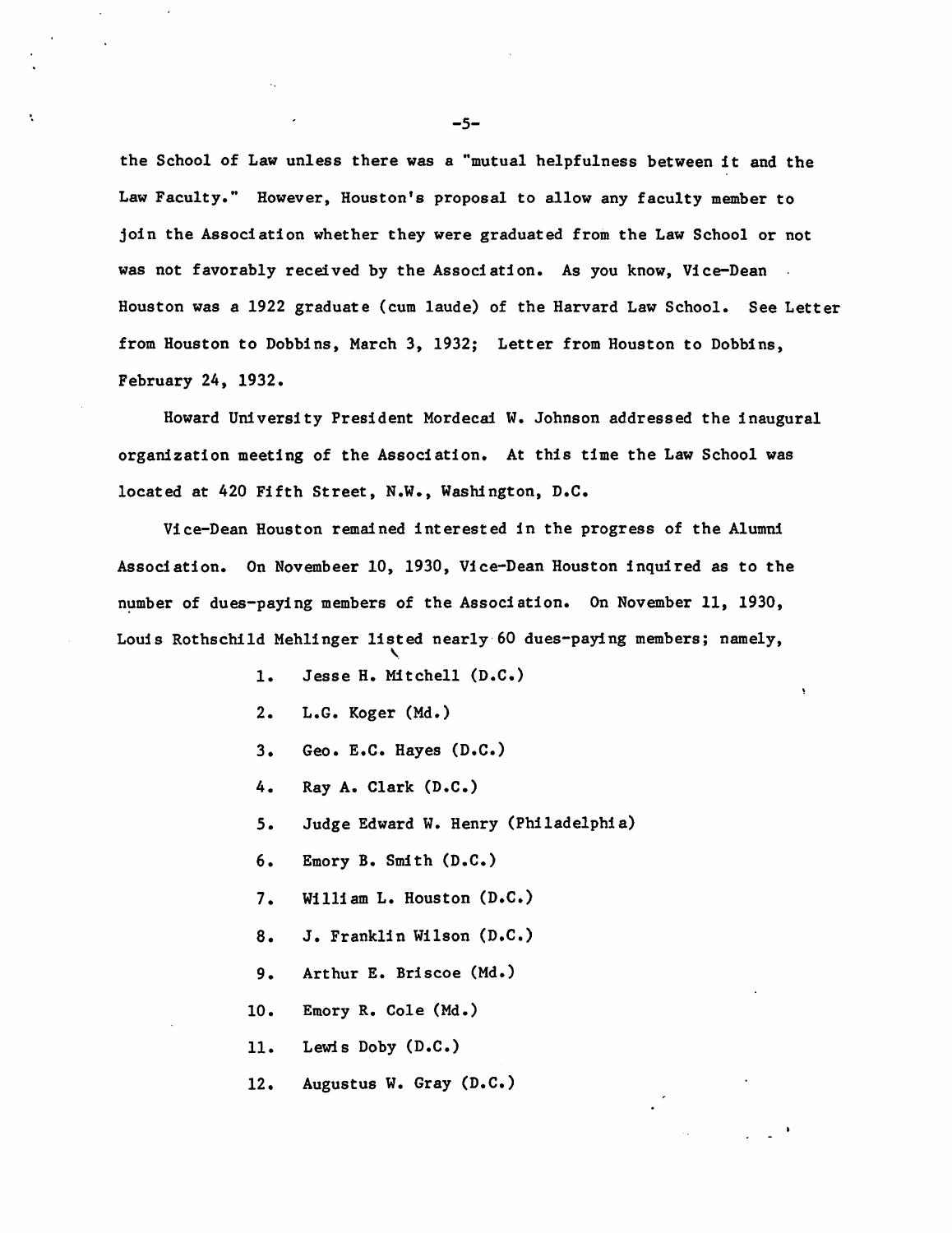-6-

13. James A. Cobb (D.C.) 14. Theo. A. Brown (D.C.) 15. Henry A. Brown (D.C.) 16. Fairfax Jackson (?) 17. Victor J. Thompson (D.C.) 18. J. H. Monroe (1) 19. Fred R. Ramer (1) 20. Geo. W. Peterson (D.C.) 21. C.W. Tignor (D.C.) 22. Paul E. Murray (D.C.) 23. William H. Lewis (D.C.) 24. U. Grant Tyler (Md.) 25. John C. Payne (D.C.) 26. Mrs. M.B. Marshall (D.C.) 27. Mrs. Isadore A. Letcher (D.C.) 28. Ms. A. Roberta Hooper (Md.) 29. Ollie May Cooper (D.C.) 30. Josiah A. Henry (Md.) 31. George W. Lewis (D.C.) 32. Frank W. Adams (D.C.) 33. Louis Rothschild Mehlinger (D.C.) 34. Ashby W. Hawkins (Md.) 35. Lazarus Kerr (1) 36. Reginald Jackson (1) 37. Peter Richardson (D.C.) 38. Harry Jones (1)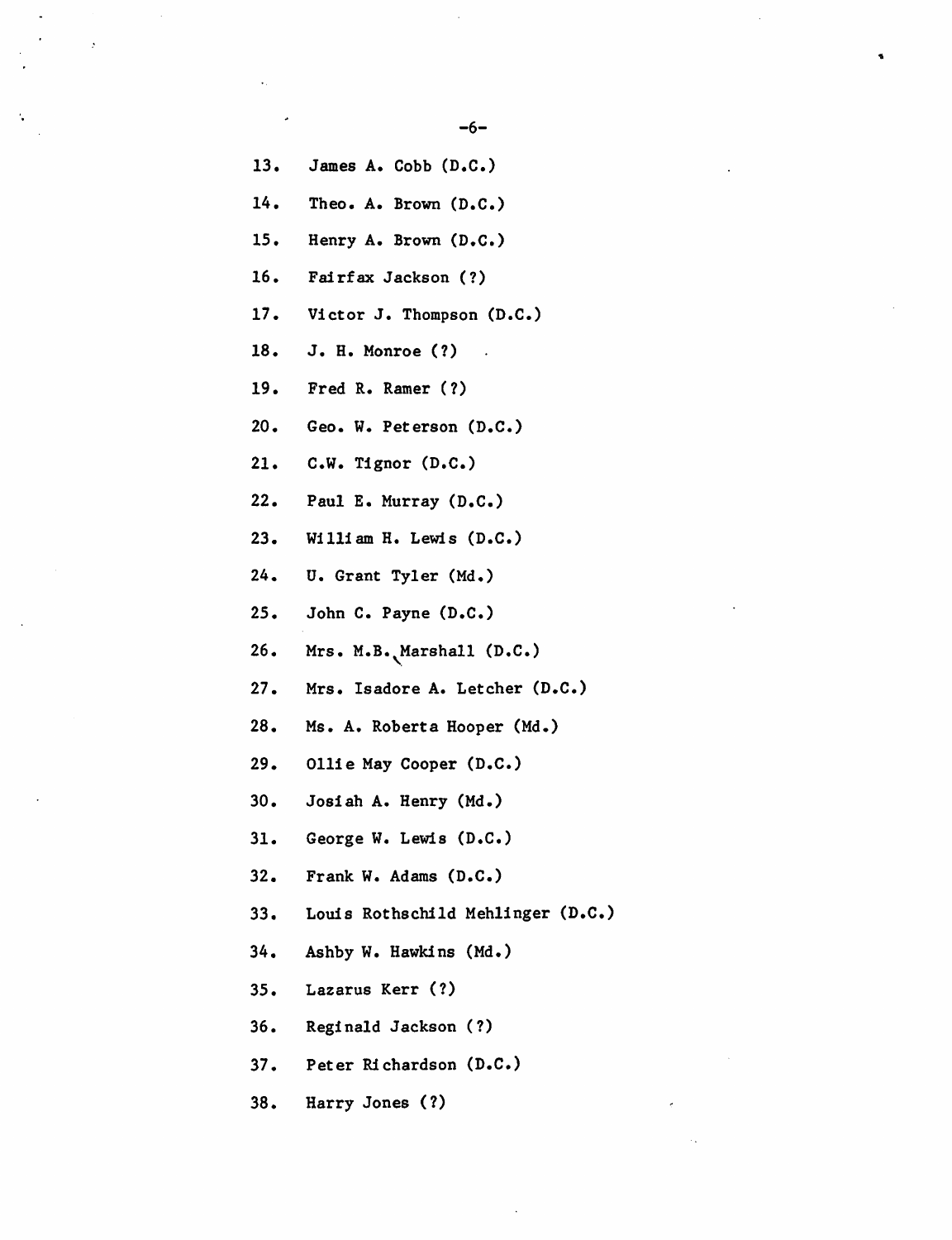- 39. B.W. Claytor (D.C.)
- 40. Allen Mercer Daniel (D.C.)
- 41. Nathan A. Dobbins (D.C.)
- 42. L. M. Hershaw (D.C.)
- 43. E. L. Winters (D.C.)
- 44. Edward H. Fisher (?)
- 45. R.H. Halley (D.C.)
- 46. Domdngo Lananze (D.C.)
- 47. Roy A. Bond (D.C.)
- 48. James C. Walters (?)
- 49. Ms. L. Marion Poe (Newport News, Va.)
- 50. F. D. Wilkerson (D.C.)
- 51. Richard R. Atkinson (D.C.)
- 52. Carl A. Cowan  $(D.C.)$
- 53. Robert L. Witherspoon (D.C.)
- 54. William H. Hopkins (D.C.)
- 55. Henry McK. Rowan (1)
- 56. John H. Lewis (1)
- 57. Ms. Kathleen D. Romer (D.C.)
- 58. Samuel M. Tyson (1)
- 59. Alexander A. Maney (D.C.)

The Law School and the Alumni Association, despite their differences on the membership question remained united on substantive programs. On November 14, 1930, Vice-Dean Houston announced and invited the "Law Alumni Association.... in all places" to attend "a series of four lectures on Constitutional Law by Arthur Garfield Hays of New York City, to be given at the School of Law."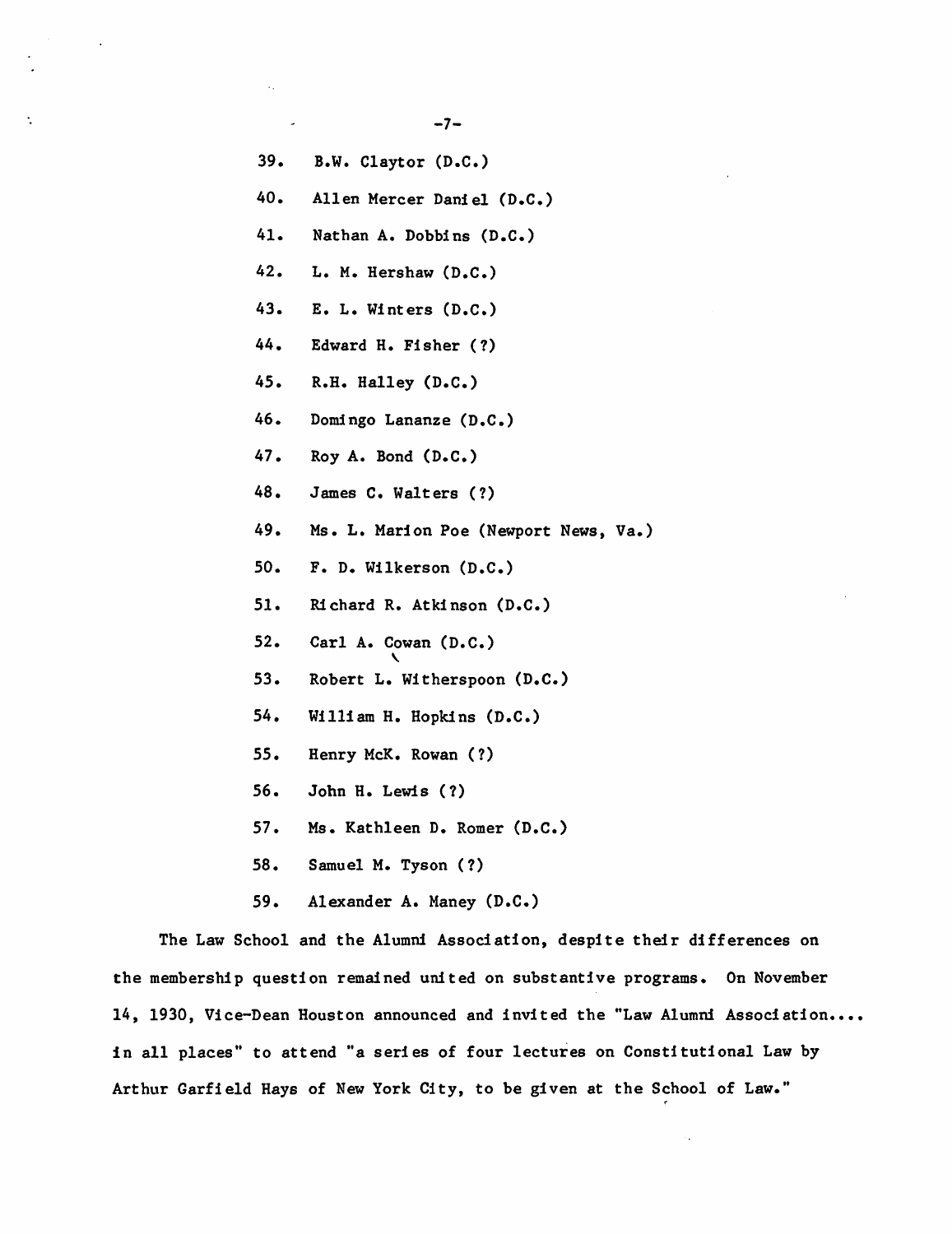Hays lectured on "The Sweet Case in Detroit" on November 22, 1930; on "The Scopes case in Tennessee" on December 5, 1930; on "Freedom of Speech and Assemblage, The Pennsylvania Coal Fields, The Right of the Reds, Gastonia, Passaic and other cases" on February 28, 1931; and on "Freedom of the Press, The American Mercury Case, The Revolutionary Age Case, Censorship, etc.," on March 21, 1931.

The law alumni was also invited to a series of light lectures commencing "in January, 1931 by Clarence Darrow of Chicago ... and later in the year by Dean [Roscoe] Pound of the Harvard Law School...."

Clarence Darrow gave eight lectures in January 1930; namely,

- 1. Monday, January 5th Preparation for Trial
- 2. Tuesday, January 6th The Court and Jury
- 3. Wednesday, January 7th Examining Witnesses
- 4. Thursday, January 8th Argument

 $\lambda$ 

- 5. Friday, January 9th The Law and the Facts
- 6. Saturday, January 10th The Lawyer and Public Service
- 7. Monday, January 12th  $\sim$  The Constitution
- 8. Tuesday, January 13th  $-$  Law in the Making

By March 27, 1931, Robert Herberton Terrell, an 1889 graduate of the Law School had expired. However, one of our graduates, George G. DeVaughn of Jacksonville, Florida, informed the Law School that "The Colored Bar Association of Jacksonville is planning to hold memorial services for the late Judge Robert H. Terrell...". On April 1, 1931, Mary Church Terrell, wife of Judge Terrell notified Vice-Dean Houston that she was supplying Mr. DeVaughn w1th the memorial information.

In 1931 a Committee of five members of the Howard Law Alumni Associa-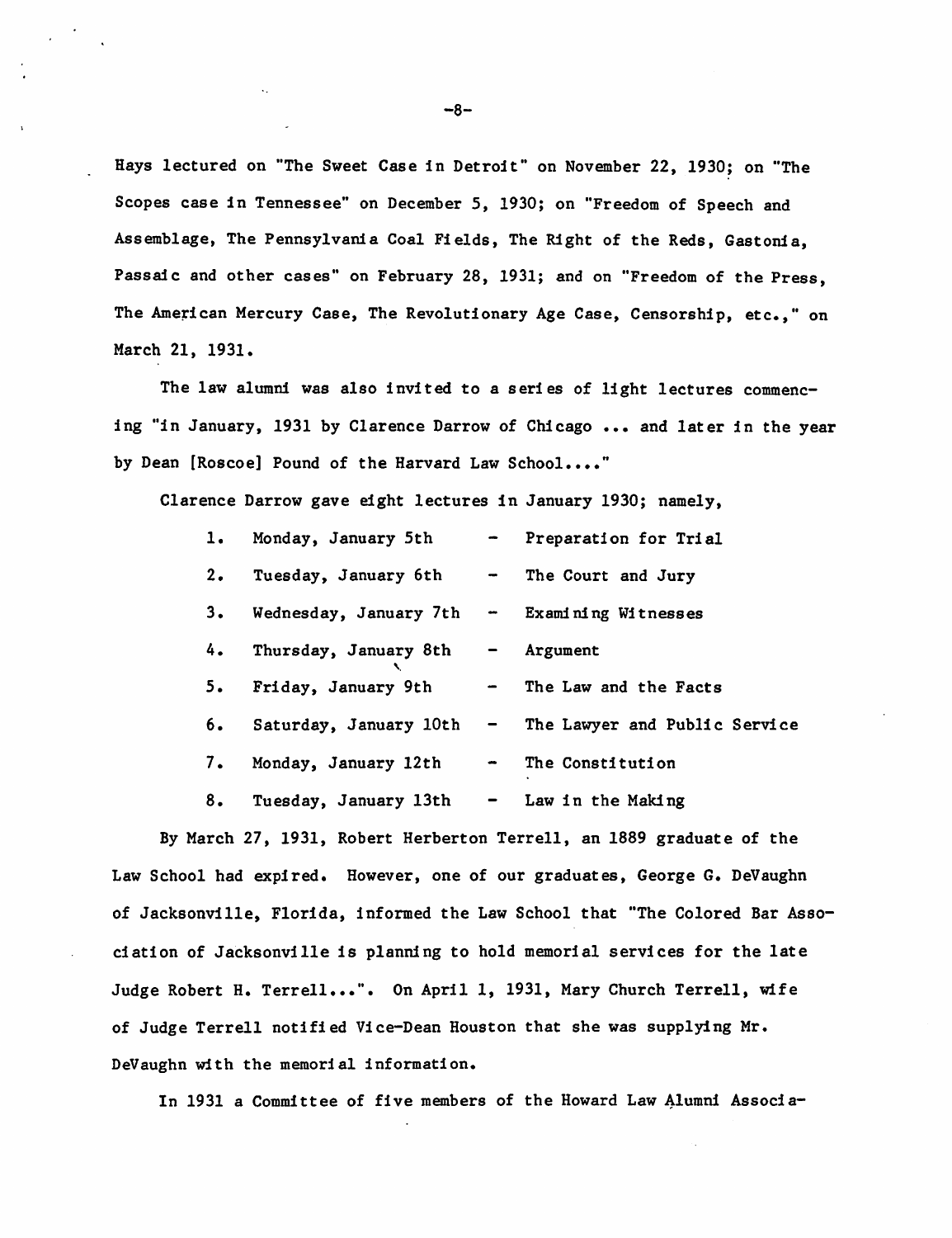tion was elected "to study and report on conditions in the Law School and report at the next meeting of the Association." Public hearings were held and several views were advanced on the theory of legal education. Vice-Dean Houston paid \$53.85 for the transcript which exceeded more than 200 pages of hearings. Vice-Dean Houston was and remained at the center of the debate during these days as he tried to secure the accreditation of the Law School. Vice-Dean Houston and the Alumni Association remained at odds over the standards for the School of Law. However, the Law School won accreditation from the American Association of Law Schools (AALS) and the American Bar Association (ABA) in 1930 and 1931, respectively.

The history of the first years of the Alumni Association, lost for years, exist today because of Ollie May Cooper, a 1921 magna cum laude graduate of the Law School, see Ollie May Cooper: The "Real Dean" of Howard University School of Law, 23  $\frac{How. L.J. 368, 372-74 (1980)$  (Remarks of the Honorable Spottswood W. Robinson, III), who shared with me some of the information contained in this paper prior to her death. I have been able to piece through these files for facts which enables me to place on the record the parent organization of the residual groups that now constitute the Howard Law Alumni Association of the Greater Washington Area and the National Howard Law Alumni Association.

Over the years, this Association, incorporated in the early 1970's by John Harmon, Henry Ha1vor Jones (now a Professor of Law on the faculty) and Leroy Nesbitt, Sr., has held many fundraisers for the Law School; many students have benefitted. Your history extends beyond the first president presently listed on your letterhead, James F. Middleton. While the Association was incorporated about 15 years ago, your roots are fifty-eight years deep. More research must be done on the valuable history of the Howard Law

-9-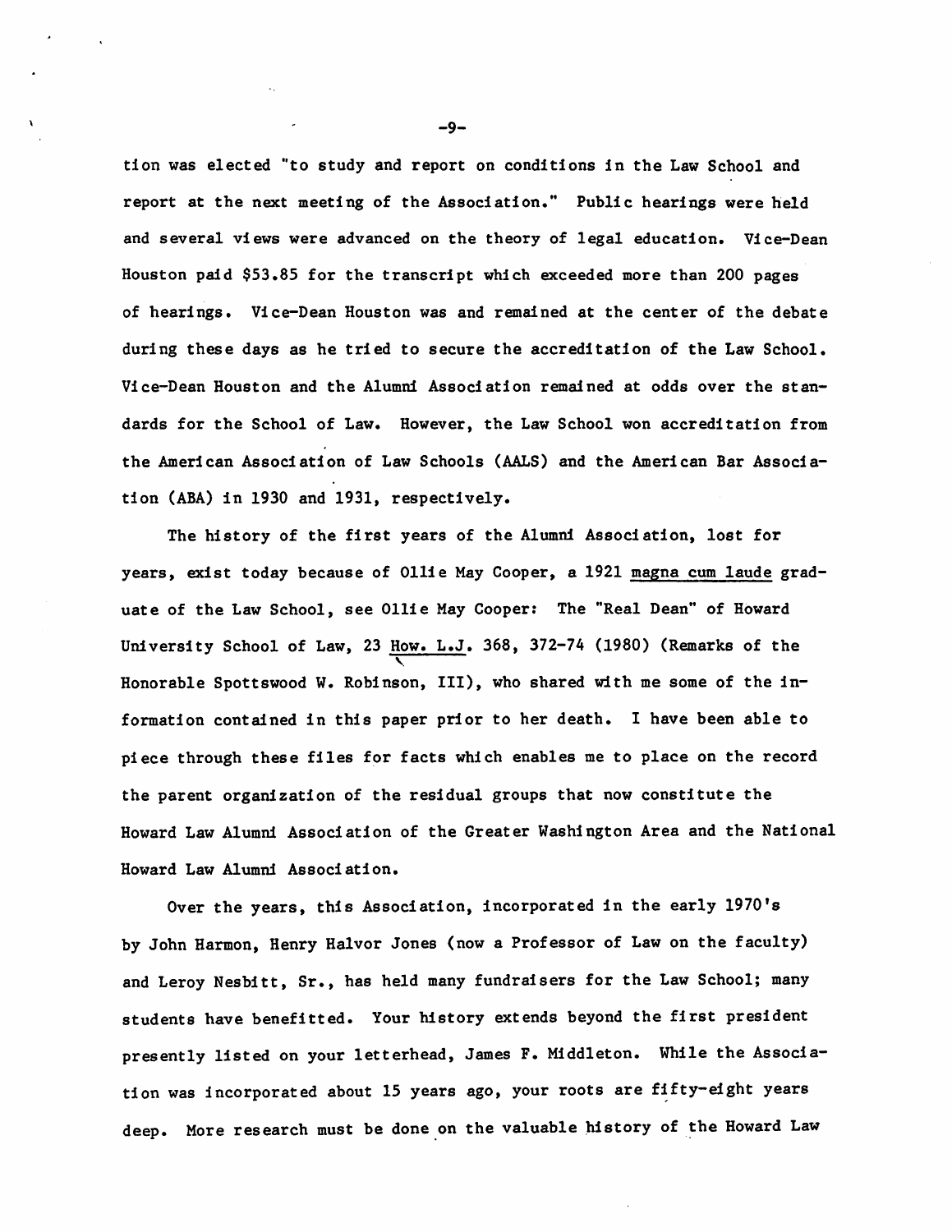Alumni Association. Hopefully, this paper will spur more interests towards the development of an ongoing and a more comprehensive history of the Associ ation.

What is the philosophy of this Association? I'm sure that your objectives are primarily directed to help the Law School. We need your help; the students need your help; we thank you for your financial assistance of the past. However, we need more money to subsidize our students and as dean, I need money to initiate more programs for the mutual benefit of both the law students and faculty and undergraduates interested in the study of law.

In closing, I agree with Vice-Dean Houston. There is an inextricable connection between the Law Faculty and the Association. There are joint objectives that make us of single purpose in mission. Those objectives include: to increase the number of black lawyers in America; to reduce the number of students who fail the bar examination; to increase our scholarship by the publication of significant articles in the Howard, and other law journals; to support student and faculty research; to accent the positive aspects of the Law School, through effective, dynamic, marketing strategies that present the Law School to the larger community; to shore up the Law School's academic needs; to stake out the values and the principles that constitute who we are and what we are; to give our full effort, time and attention to a mational treasure -the Howard University School of Law. If we fail, you fail.

As dean, my obligation is to manage the academic direction and programs of the Law School and to design and chart a path for its future. The faculty

-10-